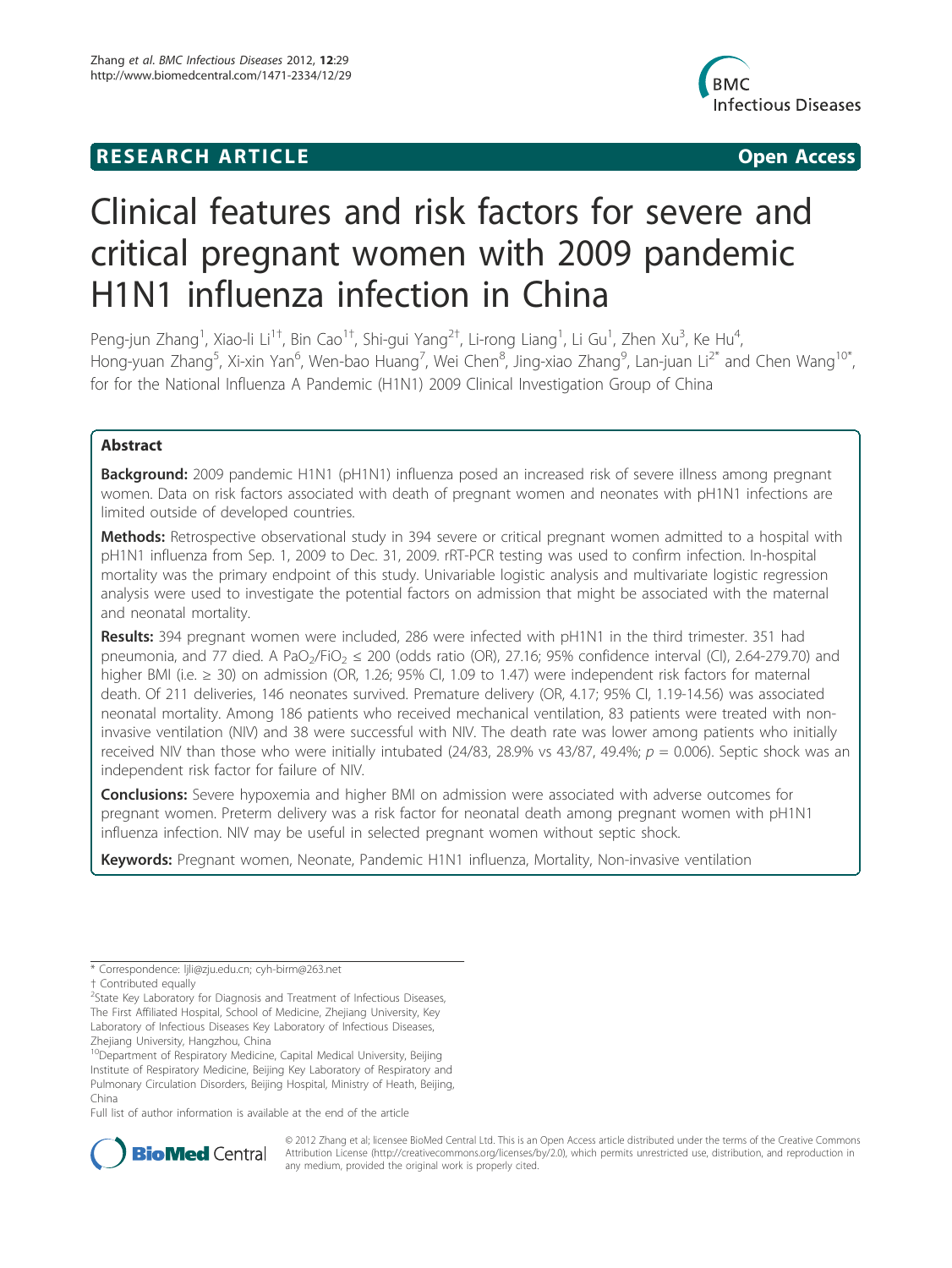## Background

Pregnant women are at an increased risk for contracting influenza and its complications associated with influenza [1]. Like previous epidemic and pandemic diseases, 2009 pandemic H1N1 (pH1N1) influenza posed an increased risk of severe illness among pregnant women [2-9]. A report from the first month of the pH1N1 outbreak noted that the rate of hospitalization among pregnant women was approximately four times the rate in the general population in the USA [3]. As reported by the California Department of Public Health (CDPH), a total of 10% of the 1088 patients who were hospitalized or died from the 2009 pH1N1 influenza were pregnant [10]. According to the Ministry of Health (MOH) of the People's Republic of China, pregnant women accounted for 13.7% of deaths associated with 2009 pH1N1 influenza [11]. Pregnant women with influenza appear to have an increased risk of miscarriage, premature birth and stillbirth [2,12,13]. Reports from Victoria in Australia [14,15], New York [16], and California [17], demonstrate that 2009 pH1N1 infection was associated with substantial maternal and fetal morbidity and mortality. However, information is limited concerning the risk factors for maternal and neonatal death when pregnancy is complicated by severe or critical illness related to 2009 pH1N1 influenza.

In this report, we described the characteristics of pH1N1 influenza in pregnant women and the risk factors for maternal and neonatal death.

## Methods

## Study patients

All patients who were admitted to hospitals with confirmed 2009 pH1N1 influenza from Sep. 1 to Dec. 31, 2009 from 27 Chinese provinces were screened if they fulfilled the diagnostic criteria for severe or critical cases. A confirmed case was a person whose pH1N1 virus infection was verified by real-time reverse-transcriptase polymerase chain reaction (rRT-PCR) with or without the presentation of other clinical symptoms. Patients were excluded if they had been treated as outpatients or in emergency rooms or duration of hospitalization  $<$  24 h, or if they had incomplete records of clinical outcomes. Severe and critical cases were defined according to the H1N1 2009 Clinical guidelines (Third Edition, 2009) released by the MOH (Additional file 1: Table S1). Our research retrospectively collected the patient's clinical information and did not involve the patient's personal information and samples, so there was no informed consent.

## Study design and data collection

The case report form included demographic information, underlying conditions, gestational age, vaccination status, treatment, intensive care unit (ICU) admission, complications, and maternal and neonatal outcomes. Body mass index (BMI) was calculated using height and weight recorded in the case report form, patients with  $BMI \geq 30$ were categorized as obesity. Indications for applying noninvasive ventilation (NIV): pregnant women who complained shortness of breath or blood gas analysis confirmed hypoxemia PaO<sub>2</sub> to FiO<sub>2</sub> < 300. One nonpulmonary major organ dysfunction or unconsciousness was contraindications for NIV. Indications to change from NIV to invasive ventilation: A cautious trial of NIV was attempted and response to NIV was monitored after the first hour or two. If there was a deterioration of oxygenation, invasive ventilation was considered. Definition of successful NIV:  $PaO<sub>2</sub>$  to FiO<sub>2</sub> improved and respiratory rate decreased during one or two hour NIV therapy. The patients successfully weaned off NIV and survived. Definition of failed NIV: During the one or two NIV trial, a deterioration of oxygenation was observed and invasive ventilation was needed. Data collection and analysis were coordinated by the MOH. A standard data collection form was used for each study site. Site investigators were primarily infectious disease physicians closely involved in taking care of such patients at their centers. The data were entered in duplicate into a computerized database. Patient confidentiality was maintained by recording only patient date of birth and gender on the data collection form. The research ethics board at Beijing Chao-Yang Hospital and The First Affiliated Hospital, School of Medicine, Zhejiang University approved the study.

#### Analysis

We analyzed the reported demographic characteristics, underlying conditions, symptoms, treatments, complications, clinical course and maternal and neonatal outcomes. Means (standard deviations, SD) or medians (interquartiles, IQR) were calculated as summaries of continuous variables. For categorical variables, percentages of patients in each category were calculated. We compared clinical characteristics and clinical outcomes by using an ANOVA test, chi-square test, or Fisher's exact test or Wilcoxon rank-sum test as necessary. The primary outcome was in-hospital mortality. We performed univariable logistic analysis to investigate the potential factors on admission that might be associated with the maternal mortality. Factors with statistical significance ( $p < 0.05$ ) in the univariate analyses were included in the multivariate logistic regression analysis. A  $p$  value of less than 0.05 was considered to indicate statistical significance. All analysis was carried out using SPSS for Windows (release 13.0).

## Results

## Clinical description of cohort

3570 severe or critical cases were screened and 394 cases involved pregnant women (Figure 1). Demographic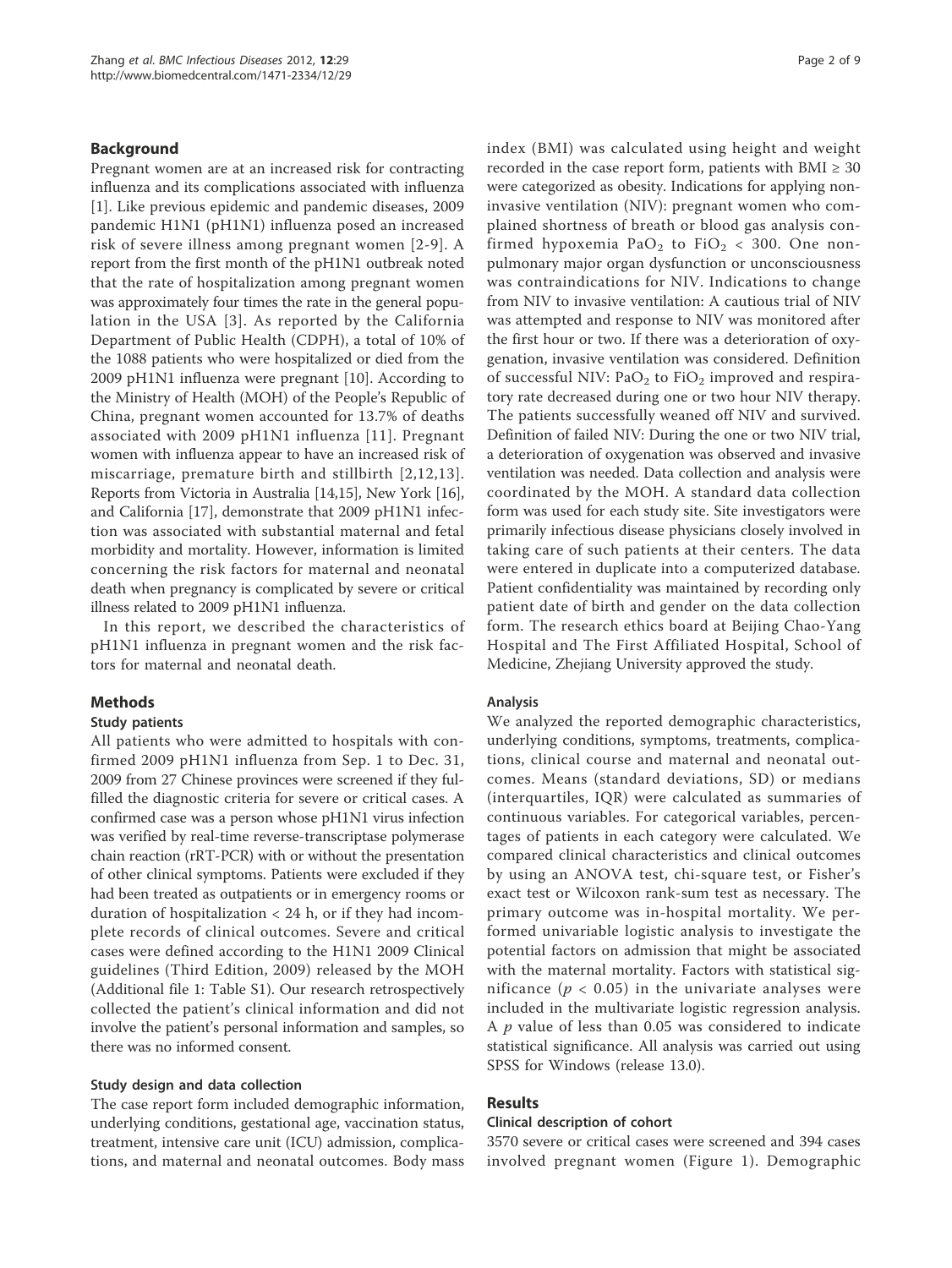

characteristics, underlying conditions, symptoms, and lab findings of the 394 pregnant women are illustrated in Table 1. The median age was 25.0 years old (IQR 23.0 to 28.0) and 21 patients (5.6%) were more than 35 years old. Of all available data, 35 patients (14.4%) had a BMI of

more than 30 and 10 patients (4.1%) had a BMI of more than 35. The median gestational age was 32 weeks (IQR, 26 to 37), with 72.6% of patients in the third trimester. Eleven patients (2.8%) had respiratory diseases and thirteen (3.3%) had cardiovascular diseases. Other coexisting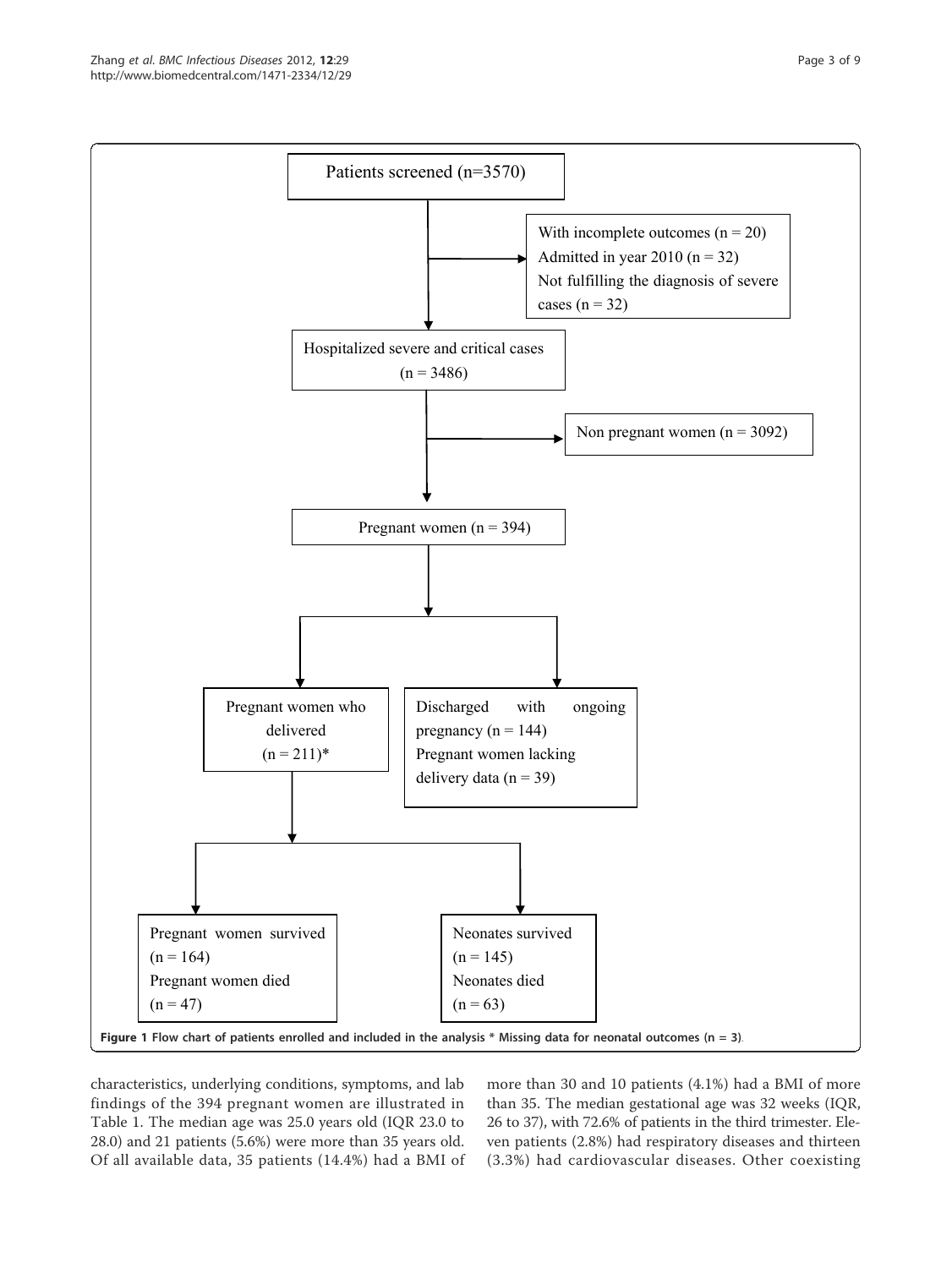Table 1 Demographic characteristics, underlying conditions, symptoms and lab findings of 394 pregnant patients\*

| Variables                                         | Value              |  |  |  |
|---------------------------------------------------|--------------------|--|--|--|
| Age, years                                        |                    |  |  |  |
| median years (IQR)                                | 25 (23-28)         |  |  |  |
| $\leq$ 20 y (%)                                   | 23/375 (6.1)       |  |  |  |
| 20-35 y (%)                                       | 331/375 (88.3)     |  |  |  |
| > 35 y (%)                                        | 21/375 (5.6)       |  |  |  |
| Han Chinese (%)                                   | 371/393 (94.4)     |  |  |  |
| Job                                               |                    |  |  |  |
| Farmer (%)                                        | 200/389 (51.4)     |  |  |  |
| Unemployed (%)                                    | 84/389 (21.6)      |  |  |  |
| Others (%)†                                       | 105/389 (27.0)     |  |  |  |
| BMI, median (IQR)                                 | 26.0 (23.4-29.3)   |  |  |  |
| $\leq$ 25.0 (%)                                   | 99/243 (40.7)      |  |  |  |
| 25-30 (%)                                         | 99/243 (40.7)      |  |  |  |
| 30-35 (%)                                         | 35/243 (14.4)      |  |  |  |
| $> 35$ (%)                                        | 10/243 (4.1)       |  |  |  |
| Gestational age§                                  |                    |  |  |  |
| 1 <sup>st</sup> trimester (0-14 week) (%)         | 20/394 (5.1)       |  |  |  |
| 2 <sup>nd</sup> trimester (15-27 week) (%)        | 88/394 (22.3)      |  |  |  |
| $3^{\text{rd}}$ trimester ( $\geq$ 28 week) (%)   | 286/394 (72.6)     |  |  |  |
| Chronic pre-existing disease                      |                    |  |  |  |
| Respiratory diseases** (%)                        | 11/388 (2.8)       |  |  |  |
| Cardiovascular diseases*** (%)                    | 13/393(3.3)        |  |  |  |
| Diabetes mellitus (%)                             | 4/394(1.0)         |  |  |  |
| Cancer or hematological diseases (%)              | 3/394(0.8)         |  |  |  |
| Immune suppressed (%)                             | 1/390(0.3)         |  |  |  |
| Pneumonia (%)                                     | 351/390 (90.0)     |  |  |  |
| Symptoms and Lab findings                         |                    |  |  |  |
| $T \geq 38^{\circ}$ C (%)                         | 340/374 (90.9)     |  |  |  |
| Cough (%)                                         | 372/393 (94.7)     |  |  |  |
| Dyspnoea (%)                                      | 199/393 (50.6)     |  |  |  |
| Hemoptysis (%)                                    | 55/392 (14.0)      |  |  |  |
| Pleural effusion (%)                              | 44/226 (19.5)      |  |  |  |
| CNS symptom $\mathbb{X}$ (%)                      | 48/392 (12.2)      |  |  |  |
| WBC $(x10^9/L)$                                   | $7.4 \pm 3.7$      |  |  |  |
| Platelet $(x10^9/L)$                              | $169.0 \pm 65.7$   |  |  |  |
| $CK > 200$ u/L (%)                                | 77/306 (19.5)      |  |  |  |
| CRP (mg/L)                                        | 42 (16-101)        |  |  |  |
| ESR (mm/h)                                        | 35 (23-50)         |  |  |  |
| PaO <sub>2</sub> /FiO <sub>2</sub> , median (IQR) | 154.7 (89.5-320.5) |  |  |  |
| APACHE II scores, median (IQR)                    | $7(4-11)$          |  |  |  |

IQR, interquartile range; BMI, body mass index; APACHE II, acute physiology and chronic health evaluation II

\* Data are presented as no./total no., if otherwise stated. Percentages are based on women with complete information in the respective categories Nineteen patients missed the detailed information. Percentages may not total 100 because of rounding

† Other job included student (in two patients), teacher (in twelve), babysitter (in one), catering (in one), business service (in eleven), worker (in nine), migrant laborer (in ten), herdsman (in one), professional staff member (in seventeen), retired (in one), health care worker (in three), other detailed (in thirty-seven)

§ The median gestational age was 32 weeks (IQR, 26-37 weeks)

\*\* included asthma, COPD, active tuberculosis and other bronchial disease \*\*\*included coronary heart disease, chronic congestive heart failure, valvular disease

※ CNS system symptoms: refers to one or more of the following symptoms: insomnia, restlessness, hallucination, headache, dizziness and abnormal behaviour

diseases were rare in this analysis. None of the patients had been immunized against seasonal influenza or 2009 pH1N1. The median APACHE II score was 7.0 (IQR, 4- 11). At the time of admission, 351 patients (90.0%) had pneumonia with an abnormal chest radiography or chest computed tomography. The most common symptoms were cough (372; 94.7%) and dyspnoea (199; 50.6%). The median Pa $O_2$ /Fi $O_2$  on admission was 154.7 (IQR, 89.5-320.5) (Table 1). Of the 394 hospitalized patients, 246 (63.7%) were admitted to an ICU at a median of 8 days from onset of illness (IQR 5 to 14; Table 2).

#### Medication

378 (95.9%) patients received oseltamivir. The median time from onset of illness to oseltamivir therapy was 5 days (IQR 3 to 7), among them only 52 patients (14.0%) received oseltamivir within 48 h of onset of illness. 387 out of 394 patients received antibiotics. 244 received traditional Chinese medicine. Corticosteroid therapy was administered to 242 patients (Table 2).

#### Maternal and neonatal outcomes

The most commonly reported complication in this study was acute respiratory disease syndrome (ARDS) (151; 53.4%) (Table 2). 211 (59.4%) women delivered at a median of 6 days (IQR 3 to 12) after pH1N1 symptom onset. 122 out of 211 women delivered prematurely (Additional file 2: Table S2). The most common delivery method was cesarean delivery (172 patients, 82.7%) (Table 2). Among 143 live-birth deliveries for which the gestational age was known, 68 were premature (Additional file 2: Table S2). Among the 394 pregnant women in the study, 77 died (Table 2), 56 out of the 77 patients who died were in their third trimester. The main cause of death was refractory hypoxemia (66 patients, 85.7%). Of 5 patients with secondary infection, three patients had Acinetobacter baumannii, one patient had Aspergillus spp, and one patient had both Acinetobacter baumannii and Aspergillus spp.

## Mechanical ventilation

62.4% of women included in the study required intensive care and 47.2% required mechanical ventilation. 83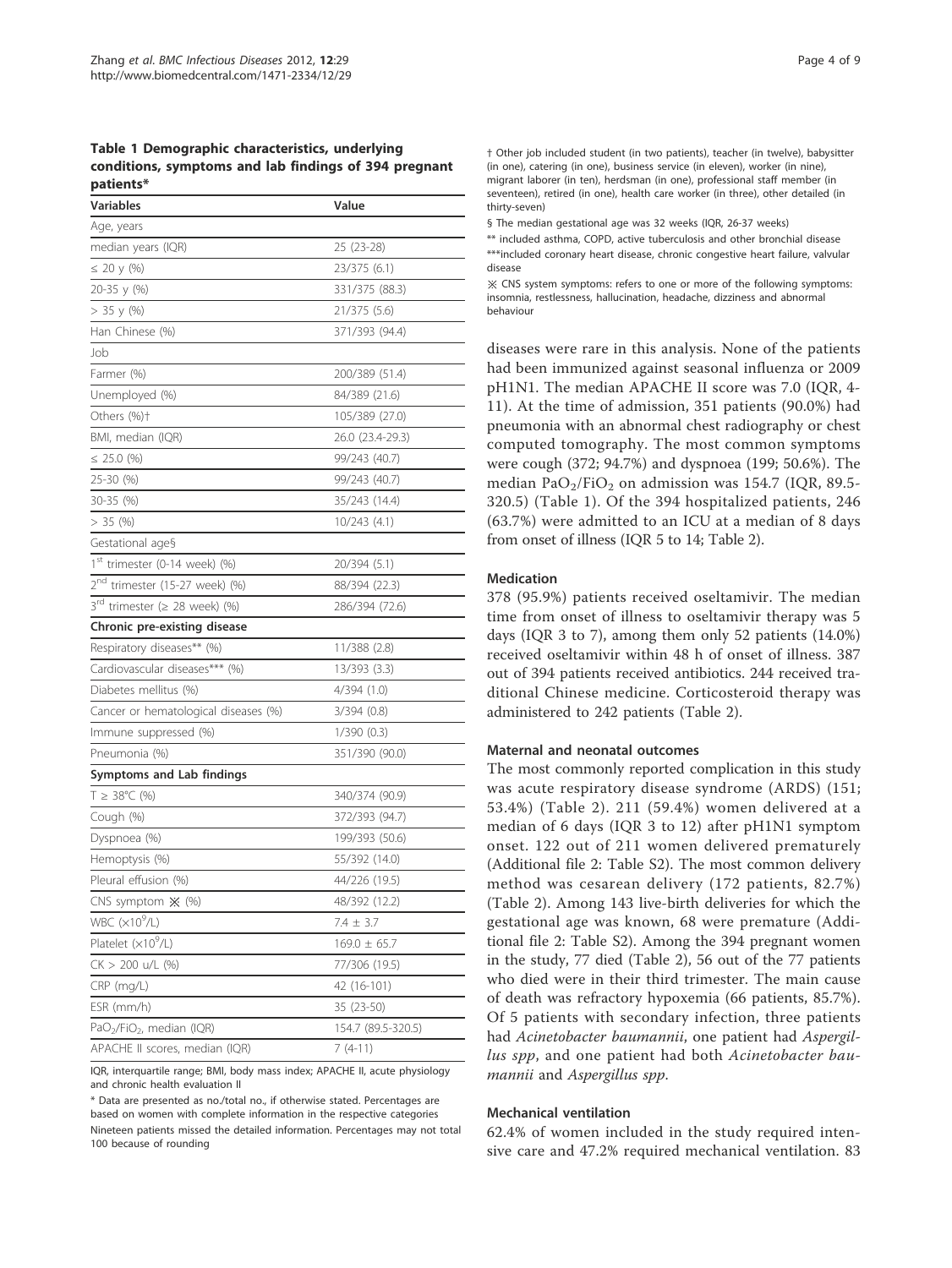Table 2 Treatment, complications, outcomes among pregnant women with confirmed 2009 pH1N1 influenza and neonatal outcomes\*

| <b>Variables</b>                                   | Value          |
|----------------------------------------------------|----------------|
| <b>Treatment</b>                                   |                |
| Antibiotics (%)                                    | 387/394 (98.2) |
| Corticosteroids (%)                                | 242/394 (61.4) |
| Mechanical ventilation** (%)                       | 186/394 (47.2) |
| Non-invasive ventilation, successful(%)            | 38/170 (22.4)  |
| Non-invasive ventilation, failed (%)               | 45/170 (26.5)  |
| Initially intubated (%)                            | 87/170 (51.1)  |
| Oseltamivir (%)                                    | 378/394 (95.9) |
| Interval from onset to oseltamivir $\leq$ 48 h (%) | 52/371 (14.0)  |
| Interval from onset to oseltamivir $>$ 48 h (%)    | 319/371 (86.0) |
| Traditional Chinese Medicine (%)                   | 244/392 (62.2) |
| <b>Complications</b>                               |                |
| ARDS (%)                                           | 151/283 (53.4) |
| Septic shock (%)                                   | 51/254 (20.1)  |
| Acute renal failure (%)                            | 11/237 (4.6)   |
| Acute liver damage‡ (%)                            | 73/260 (28.1)  |
| DIC (%)                                            | 8/234 (3.4)    |
| <b>Clinical course and Maternal Outcomes</b>       |                |
| ICU admission (%)                                  | 246/386 (63.7) |
| Length of ICU stay, median (IQR)                   | $8(5-14)$      |
| Time from onset to fever clearance, median (IQR)   | $7(5-10)$      |
| Hospital stay for survivors, median (IQR)          | $11(7-17)$     |
| In-hospital mortality (%)                          | 77/394 (19.5)  |
| Time from onset to death, median (IQR)             | $11(7-17)$     |
| Delivery methods                                   |                |
| Vaginal delivery (%)                               | 31/208 (14.9)  |
| Vacuum-assisted vaginal delivery (%)               | 2/208(1.0)     |
| Forceps-assisted vaginal delivery (%)              | 3/208(1.4)     |
| Cesarean delivery (%)                              | 172/208 (82.7) |
| <b>Neonatal outcomes</b>                           |                |
| Survival                                           | 146/208 (70.2) |
| Stillbirth                                         | 36/208 (17.3)  |
| Neonatal death                                     | 12/208 (4.8)   |
| Spontaneous abortion                               | 1/208(0.5)     |
| Therapeutic abortion                               | 13/208 (6.3)   |

ARDS, acute respiratory distress syndrome; DIC, disseminated intravascular coagulation; ICU, intensive care unit; IQR, interquartile range.

\* Date are presented as no./total no. if otherwise stated. Percentages are based on women with complete information in the respective categories. \*\* Sixteen patients missed the strategies of mechanical ventilation.

¶¶Acute renal failure: Serum Creatinine increased by 2-fold or GFR decreased > 50%, or urine 0.5 ml/kg/h for at least 12 h.

‡ Acute liver damage: AST or ALT > 70 U/L, or Tbil > 2 mg/dL

patients received NIV and 38 patients succeeded with NIV. Among 45 patients who failed with initial NIV, 38 of them were then administered invasive ventilation, and 24 of 38 these patients died. The death rate was lower among patients who initially received NIV than those were initially intubated (24/83, 28.9% vs 43/87, 49.4%; p  $= 0.006$ ).

Univariate analyses showed that patients who failed NIV treatment had higher APACHE II scores (OR, 1.14; 95% CI, 1.02 to 1.27;  $p = 0.01$ ), more CNS symptoms (OR, 9.51; 95% CI, 1.15 to 79.03;  $p = 0.04$ ), septic shock (OR, 27.93; 95% CI, 3.34 to 33.47;  $p = 0.002$ ), and a higher incidence of acute liver damage (OR, 3.93; 95% CI, 1.07 to 14.52;  $p = 0.04$ ) compared with those who succeeded with NIV therapy. Multivariable analyses suggested that pregnant women with pH1N1 virus complicated by septic shock (OR, 19.23; 95% CI, 1.97 to 187.13;  $p = 0.011$ ) were less likely to be successfully treated by NIV (Table 3).

## Risk factor for maternal and neonatal death

62 out of 208 births resulted in neonatal death. 118 out of 208 births were premature. A multivariate analysis was applied to investigate the factors associated with pregnant outcomes. A PaO<sub>2</sub>/FiO<sub>2</sub>  $\leq$  200 on admission (OR, 27.16; 95% CI 2.64 to 279.70,  $p < 0.001$ ) and higher BMI (i.e.  $\ge$ 30) on admission (OR, 1.26; 95% CI 1.09 to 1.47, p = 0.86) were independent risk factors for maternal death (Table 4). Premature delivery (OR, 4.17; 95% CI 1.19 to 14.56, p <sup>&</sup>lt; 0.001) was associated with neonatal death (Table 5).

## **Discussion**

The first case of 2009 pH1N1 virus infection in China was documented on May 10, the virus has rapidly spread throughout the mainland. A total of 126,000 confirmed cases were reported by Mar 31, 2010, including 7414 patients severe and 800 patients died. Among all these severe cases, about 13.7% of patients were pregnant women [18].

In this large study of pregnant women who were hospitalized with severe 2009 pH1N1 influenza, the clinical characteristics were similar to those reported by others [3,4,17,19]. 95.6% of patients were infected in the second or third trimester. In our study, the most common comorbidities were cardiovascular diseases (3.3%), diabetes mellitus (1.0%), respiratory diseases (2.8%), and obesity (18.5%). In our study, the prevalence of underlying diseases was much lower than reports from the United States (49.3%) [19], 56% in Australia [14], 34% in California [17], 22.8% in Brazil [20], and 62% in France [4]. In those studies, the main cause of underlying disease was asthma. A study compared asthma prevalence of Chinese adolescents living in Canada and in China. The authors found that for girls, the range of asthma was 4.3% in Guangzhou to 9.8% in Canadian-born Chinese adolescents. These results suggest that the lower prevalence of pre-existing asthma in our samples reflects prevalence of the disease in the Chinese population [21].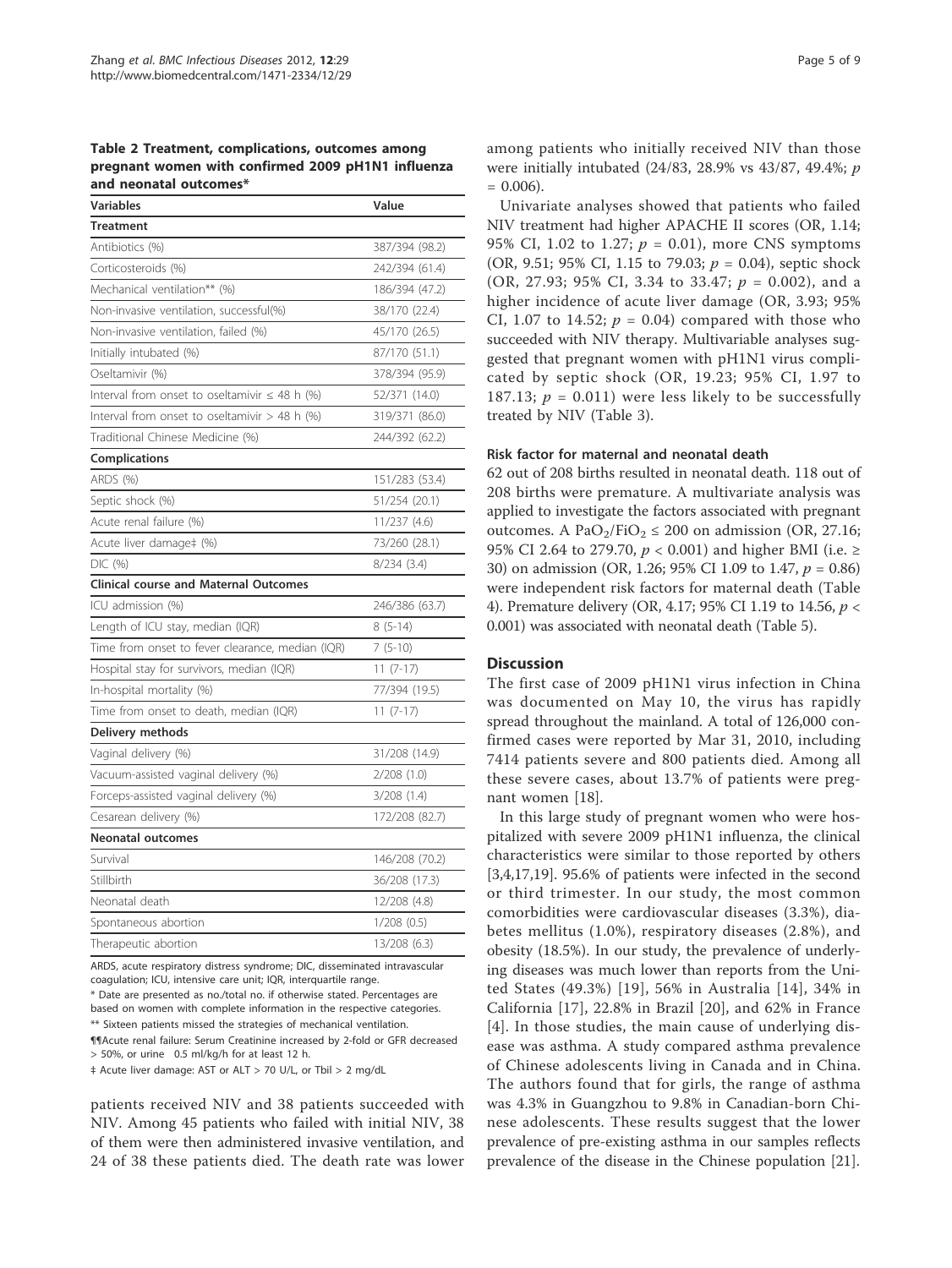| Characteristic                                    | Non-invasive ventilation                   |                                              |           |                             |                            |  |  |
|---------------------------------------------------|--------------------------------------------|----------------------------------------------|-----------|-----------------------------|----------------------------|--|--|
|                                                   | With successful<br>outcomes $\pm$ (n = 38) | <b>With failure</b><br>outcomes ( $n = 45$ ) | $P$ value | OR <sub>uadj</sub> (95% CI) | OR <sub>adj</sub> (95% CI) |  |  |
| Age (Mean $\pm$ SD, years)                        | $26.1 \pm 4.3$                             | $25.5 \pm 4.3$                               | 0.61      | $0.97(0.88 - 1.08)$         |                            |  |  |
| BMI, median (IQR)                                 | 25.2 (24.4-28.8)                           | 27.0 (24.5-30.4)                             | 0.31      | $1.08(0.93 - 1.25)$         | $1.06$ $(0.72 - 1.56)$     |  |  |
| Gestational age, median (IQR)                     | $32(26-35)$                                | 32 (28-36)                                   | 0.96      | $0.99(0.93 - 1.07)$         | $0.97(0.82 - 1.15)$        |  |  |
| Respiratory diseases (%)                          | 2/37(5.4)                                  | $1/44$ (2.3)                                 | 0.48      | $0.42(0.04 - 4.79)$         |                            |  |  |
| Pneumonia (%)                                     | 37/38 (97.4)                               | 43/45 (95.6)                                 | 0.65      | 1.76 (0.15-20.23)           |                            |  |  |
| Symptoms and Lab findings                         |                                            |                                              |           |                             |                            |  |  |
| $T \geq 38^{\circ}C(\%)$                          | 33/37 (89.2)                               | 39/42 (92.9)                                 | 0.86      | $1.57(0.33 - 7.56)$         |                            |  |  |
| Dyspnoea (%)                                      | 24/38 (63.2)                               | 31/44 (70.5)                                 | 0.43      | $0.68$ $(0.26 - 1.76)$      |                            |  |  |
| Hemoptysis (%)                                    | 6/38(15.8)                                 | $9/43$ (20.9)                                | 0.62      | 1.34 (0.42-4.23)            |                            |  |  |
| CNS symptom $\mathbb{X}$ (%)                      | 1/38(2.6)                                  | 9/44(20.5)                                   | 0.04      | 9.51 (1.15-79.03)           | 1.48 (0.96-13.45)          |  |  |
| WBC $(x10^9/L)$ , (Mean $\pm$ SD)                 | $7.2 \pm 3.6$                              | $7.6 \pm 3.9$                                | 0.63      | $1.03(0.91-1.16)$           |                            |  |  |
| Hb $(q/L)$ (Mean $\pm$ SD)                        | $105.9 \pm 15.6$                           | $99.0 \pm 15.7$                              | 0.06      | $0.97(0.94 - 1.02)$         |                            |  |  |
| PLT $(x10^9/L)$ (Mean $\pm$ SD)                   | $155.5 \pm 44.1$                           | $151.7 \pm 56.7$                             | 0.75      | $1.00(0.99-1.01)$           |                            |  |  |
| ALT $(U/L)$ (Mean $\pm$ SD)                       | $43.3 \pm 60.9$                            | $48.9 \pm 61.2$                              | 0.69      | 1.002 (0.99-1.01)           |                            |  |  |
| $CRP$ (mg/L) (Mean $\pm$ SD)                      | $71.2 \pm 52.9$                            | $90.8 \pm 56.6$                              | 0.36      | $1.01(0.99-1.02)$           |                            |  |  |
| PaO <sub>2</sub> /FiO <sub>2</sub>                |                                            |                                              |           |                             |                            |  |  |
| PaO <sub>2</sub> /FiO <sub>2</sub> $\geq$ 300 (%) | 7/24(29.2)                                 | 3/33(9.1)                                    |           | Referent                    |                            |  |  |
| PaO <sub>2</sub> /FiO <sub>2</sub> 201 to 300 (%) | 3/24(12.5)                                 | 4/33(12.1)                                   | 0.27      | 3.11 (0.41-23.93)           |                            |  |  |
| $PaO2/FiO2 \le 200$ (%)                           | 14/24 (58.3)                               | 26/33 (78.8)                                 | 0.06      | 4.33 (0.97-23.83)           |                            |  |  |
| APACHE II score, median (IQR)                     | $7(7-11)$                                  | $10(6-14)$                                   | 0.01      | $1.14(1.02 - 1.27)$         | $1.20(0.97-1.49)$          |  |  |
| Septic shock (%)                                  | 1/24(4.2)                                  | 17/32 (53.1)                                 | 0.002     | 27.93 (3.34-33.47)          | 32.87 (1.91-566.52)        |  |  |
| Acute liver damage ** (%)                         | 4/25(16.0)                                 | 12/28 (42.9)                                 | 0.04      | 3.93 (1.07-14.52)           | 5.17 (0.47-56.37)          |  |  |
| Pleural effusion (%)                              | 11/35(31.4)                                | 12/40 (30.0)                                 | 0.89      | 1.07 (0.40-2.86)            |                            |  |  |

Table 3 Comparison between patients who succeeded with non-invasive ventilation and those who did not\*

OR<sub>uadi</sub>, unadjusted odds ratio; OR<sub>adi</sub>, Adjusted odds ratio; CI, confidence Interval; BMI, body mass index; IQR, interquartile range; APACHE II, acute physiology and chronic health evaluation II; ICU, intensive care unit

\* Date are presented as no./total no., if otherwise stated. Percentages are based on women with complete information in the respective categories

‡ included 38 patients survived after receiving NIV

¶ included 7 patients died of respiratory failure who received NIV, 38 patients who received NIV firstly, then changed to invasive ventilation

※ CNS system symptoms: refers to one or more of the following symptoms: insomnia, restlessness, hallucination, headache, dizziness and abnormal behaviour. \*\* Acute liver damage: AST or ALT > 70 U/L, or Tbil > 2 mg/dL.

Variables included in multivariate model: BMI, Gestational age, CNS symptom, APACHE II score, septic shock, acute liver damage

The mortality rate for severe or critically infected pregnant women in our study was 20%, similar to what was reported in Canada, Mexico, and New Zealand [22-25], but higher than in France (8% death in ICUhospitalized pregnancy women) [4]. Risk analysis showed that a PaO<sub>2</sub>/FiO<sub>2</sub>  $\leq$  200 and higher BMI (i.e.  $\geq$ 30) on admission were risk factors for maternal death. Pregnancy and ARDS are associated with increased oxygen consumption, which can result in hypoxemia in the mothers and the neonates. We reported that a higher BMI was associated with maternal mortality after adjusting for baseline clinical factors. Observations of a high prevalence of obesity in severe and fatal cases of 2009 pH1N1 infection have been reported in Chile, Canada, the United Kingdom and Mexico [10,26,27]. As observed in Australia, 42% of patients had a BMI of more than 30 and 22% of patients more than 35, while the corresponding proportions in the general Australian pregnant population was 24% and 10% respectively [28]. However, our research retrospectively collected the patient's clinical information recorded in CRFs. Proportion of obesity has been overestimated based on BMI in the  $3<sup>rd</sup>$  trimester of pregnancy.

Data from previous pandemics and seasonal influenza epidemics suggested that the risk of complications associated with influenza might be higher in the second and third trimester of pregnancy than in the first trimester [2,3,17]. We also observed a higher proportion of maternal death occurring in the second and third trimester. During the 2009 H1N1 influenza pandemic, in the United States, the rate of premature birth (30.2%) was higher than the rate of premature births (13%) reported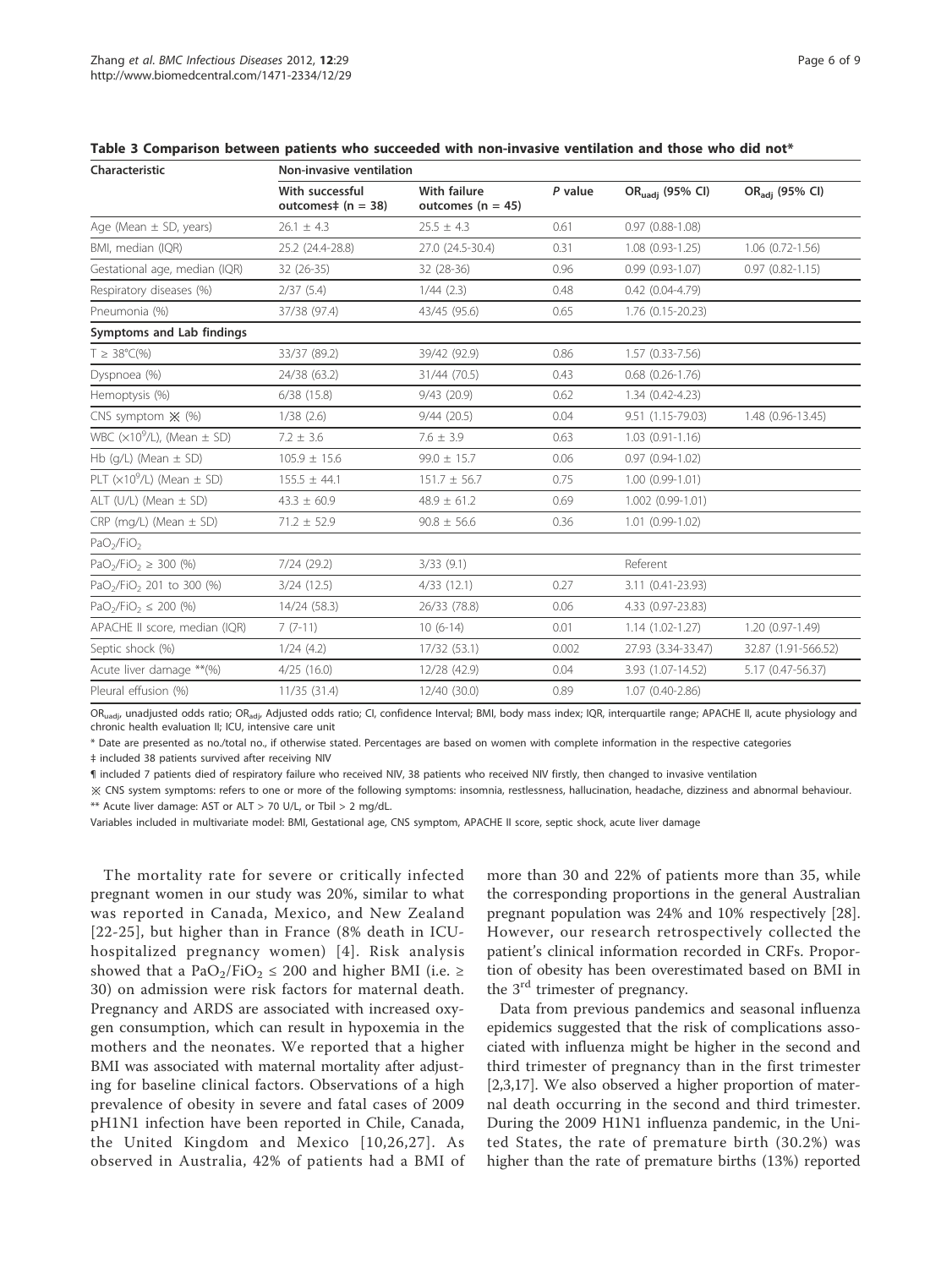| <b>Variables</b>                                  | Patients who survived $(n = 317)$ | Patients who died $(n = 77)$ | P value | OR <sub>uadi</sub> (95% CI) | OR <sub>adi</sub> (95% CI) |
|---------------------------------------------------|-----------------------------------|------------------------------|---------|-----------------------------|----------------------------|
| Age, median years (IQR)                           | 24.8 (22.9-28.3)                  | 23.9 (21.7-28.3)             | 0.10    | $0.95(0.90-1.01)$           |                            |
| BMI, median (IQR)                                 | 25.99 (23.20-29.26)               | 27.37 (24.87-30.33)          | 0.02    | $1.10(1.01-1.17)$           | 1.26 (1.09-1.47)           |
| Gestational age, median (IQR)                     | 32 (26-37)                        | $32(26-38)$                  | 0.86    | $0.97(0.97-1.03)$           | $0.94(0.86 - 1.03)$        |
| Comorbidity **(%)                                 | 25/317 (7.9)                      | $6/77$ $(7.8)$               | 0.97    | $0.98(0.39-2.50)$           |                            |
| Pneumonia (%)                                     | 275/311 (88.4)                    | 75/77 (97.4)                 | 0.03    | 4.91 (1.16-20.86)           | $0.68(0.02 - 2.39)$        |
| Symptoms and Lab findings                         |                                   |                              |         |                             |                            |
| PaO <sub>2</sub> /FiO <sub>2</sub> , median (IQR) |                                   |                              |         |                             |                            |
| PaO <sub>2</sub> /FiO <sub>2</sub> $\geq$ 300 (%) | 62/164 (37.8)                     | 1/55(1.8)                    |         | Referent                    | Referent                   |
| PaO <sub>2</sub> /FiO <sub>2</sub> 201 to 300 (%) | 23/164 (14.0)                     | $2/55$ (3.6)                 | 0.18    | 5.39 (0.47-62.33)           | $2.05(0.09-46.80)$         |
| $PaO2/FiO2 \le 200$ (%)                           | 79/164 (48.2)                     | 52/55 (94.5)                 | < 0.001 | 40.81 (5.49-303.51)         | 27.16 (2.64-279.70)        |
| APACHE II score, median (IQR)                     | $6(3-10)$                         | $12(8-16)$                   | < 0.001 | $1.13(1.09-1.18)$           | $1.07(0.98-1.18)$          |
| Dyspnoea (%)                                      | 139/315 (44.1)                    | 58/76 (76.3)                 | < 0.001 | 4.08 (2.30-7.24)            | 1.81 (0.47-7.05)           |
| Hemoptysis (%)                                    | 33/315 (10.5)                     | 21/75 (28.0)                 | < 0.001 | 3.32 (1.79-6.18)            | $1.64(0.37 - 7.27)$        |
| CNS symptom (%)                                   | 29/314 (9.2)                      | 19/76 (25.0)                 | < 0.001 | $3.27(1.71-6.24)$           | 2.99 (0.63-14.14)          |
| AST (u/L), median (IQR)                           | 35 (23-65)                        | 96.10 (44.50-159.5)          | < 0.001 | 1.007 (1.004-1.011)         | $1.00(0.99-1.00)$          |

Table 4 Univariate and multivariate regression analysis of the association of factors with death among pregnant women with confirmed pH1N1 influenza\*

OR, Odds Ratio; CI, confidence Interval; OR<sub>uadj</sub>, unadjusted odds ratio; OR<sub>adj</sub>, Adjusted odds ratio; BMI, body mass index; IQR, interquartile range; APACHE II, acute physiology and chronic health evaluation II

\* Data are presented as no./total no., if otherwise stated. Percentages are based on women with complete information in the respective categories Variables included in univariate model: Age, BMI, Gestational age, comorbidity, pneumonia and symptoms and lab findings on admission associated with mortality

Variables included in multivariate model: BMI, Gestational age, PaO<sub>2</sub>/FiO<sub>2</sub> on admission, APACHE II score, dyspnoea, hemoptysis, CNS symptom, AST \*\* Comorbidity included Respiratory diseases (asthma, COPD, active tuberculosis and other bronchial disease), cardiovascular diseases (heart disease, chronic congestive heart failure, valvular disease), diabetes mellitus, cancer or hematological diseases and Immune suppressed

| .                                                 |                                      |                                 |         |                             |                            |
|---------------------------------------------------|--------------------------------------|---------------------------------|---------|-----------------------------|----------------------------|
| <b>Variables</b>                                  | Neonates who<br>survived $(n = 145)$ | Neonates who<br>died $(n = 63)$ | P value | OR <sub>uadj</sub> (95% CI) | OR <sub>adi</sub> (95% CI) |
| Maternal BMI, median (IQR)                        | 27.5 (25.0-30.1)                     | 25.6 (23.0-29.4)                | 0.06    | $0.91(0.83 - 1.00)$         | $1.05(0.91 - 1.23)$        |
| Maternal Age, median years (IQR)                  | 24.4 (20.9-27.9)                     | 25.3 (22.5-28.6)                | 0.57    | 1.02 (0.96-1.08)            |                            |
| Gestational age                                   |                                      |                                 |         |                             |                            |
| Non-premature delivery ( $\geq$ 37 weeks)         | 76/145 (52.4)                        | 12/63 (19.0)                    |         | Referent                    | Referent                   |
| Preterm delivery (< 37 weeks)                     | 69/145 (47.6)                        | 51/63 (81.0)                    | < 0.001 | 4.68 (2.31-9.51)            | 4.17 (1.19-14.56)          |
| Comorbidities ** (%)                              | 16/145 (11.0)                        | 3(4.8)                          | 0.15    | $0.40(0.11 - 1.44)$         |                            |
| Symptoms and Lab findings                         |                                      |                                 |         |                             |                            |
| CNS symptom (%)                                   | 10/145(6.9)                          | 13/63 (20.6)                    | 0.005   | 3.51 (1.45-8.51)            | $0.85(0.08-9.47)$          |
| AST (u/L), median (IQR)                           | $40(26-76)$                          | 73 (36-139)                     | 0.01    | $1.00(1.00-1.01)$           | $1.00(0.99 - 1.01)$        |
| $PaO2/FiO2$ on admission                          |                                      |                                 |         |                             |                            |
| PaO <sub>2</sub> /FiO <sub>2</sub> $\geq$ 300 (%) | 61/161 (37.9)                        | $2/58$ (3.4)                    |         | Referent                    | Referent                   |
| PaO <sub>2</sub> /FiO <sub>2</sub> 201 to 300 (%) | 22/161 (13.7)                        | 3/58(5.2)                       | 0.13    | 4.16 (0.65-26.57)           | 3.59 (0.11-121.48)         |
| PaO <sub>2</sub> /FiO <sub>2</sub> $\leq$ 200 (%) | 78/161 (48.4)                        | 53/58 (91.4)                    | < 0.001 | 20.72 (4.86-88.44)          | 12.33 (0.86-177.49)        |
| APACHE II score, median (IQR)                     | $8(5-12)$                            | $10(5-14)$                      | 0.17    | 1.04 (0.98-1.09)            | $0.99(0.87 - 1.14)$        |

Table 5 Univariate and multivariate analysis of the association of maternal characteristics with death among neonates\*

OR, Odds Ratio; CI, confidence Interval; OR<sub>uadj</sub>, unadjusted odds ratio; OR<sub>adj</sub>, Adjusted odds ratio; BMI, body mass index; IQR, interquartile range; APACHE II, acute physiology and chronic health evaluation II; ARDS, acute respiratory distress syndrome

\* Date are presented as no./total no., if otherwise stated. Percentages are based on women with complete information in the respective categories

\*\* Comorbidities included respiratory diseases (asthma, COPD, active tuberculosis and other bronchial disease), cardiovascular diseases (heart disease, chronic congestive heart failure, valvular disease), diabetes mellitus, cancer or hematological diseases and Immune suppressed

Values in the multivariate analysis included maternal BMI, gestational age, CNS symptom, AST, APACHE II score and PaO<sub>2</sub>/FiO<sub>2</sub> on admission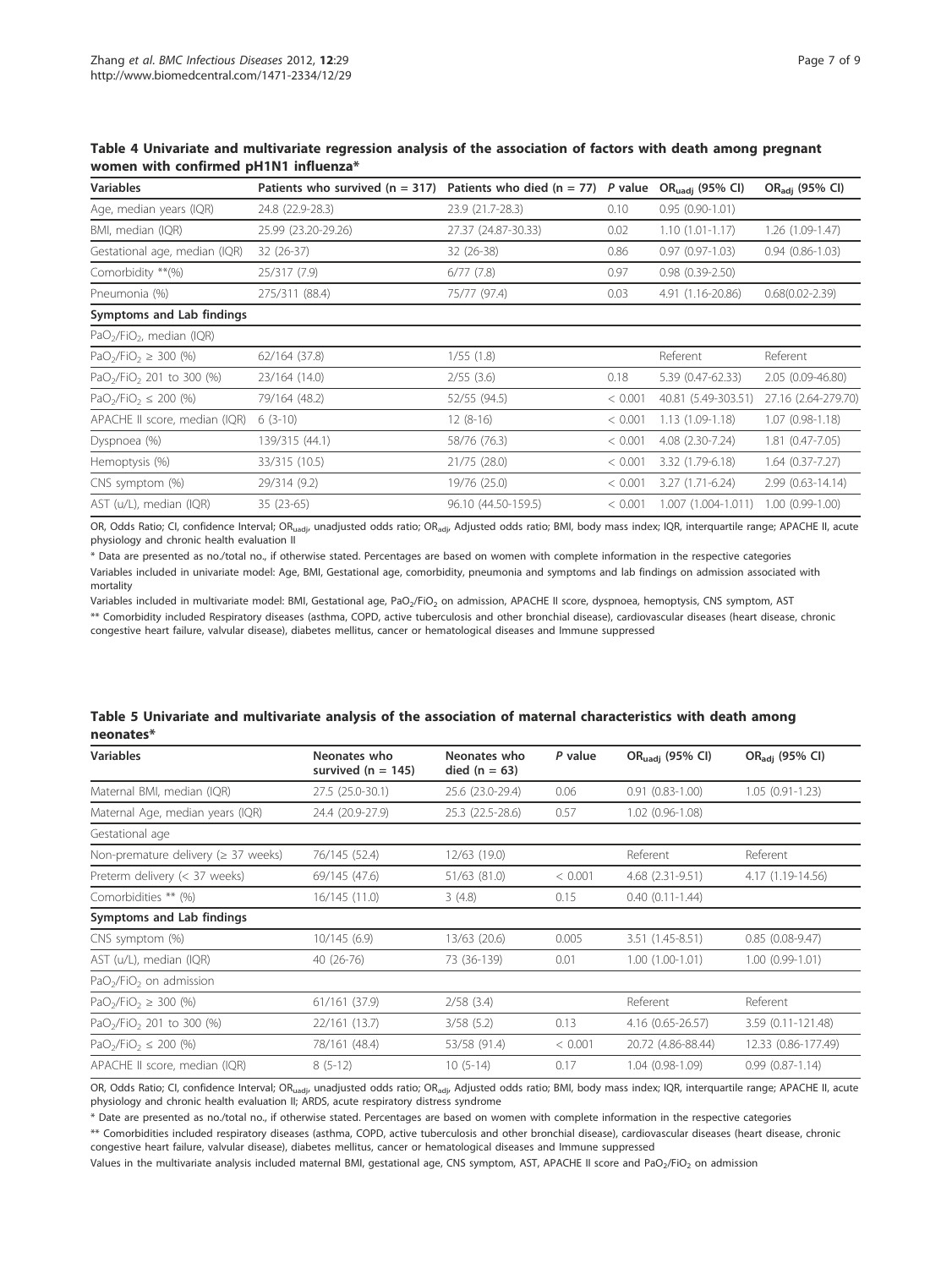in 2007 [29], consistent with data demonstrating a higher rate of premature delivery during previous pandemics [2]. Among women in our study for whom data on pregnancy outcomes was available, the rate of premature birth was 57.8%. In a multivariable analysis, preterm delivery contributed to fetal mortality. Delivery in severe and critically infected women after 37 weeks' of gestation had improved neonatal outcomes compared to similar patients who delivered before 37 weeks of gestation.

Evidence on the useful role of NIV in pregnant patients with ARDS secondary H1N1 viral infection was lacking. Dr. Amit Banga [30] reported a 28-year-old pregnant female with ARDS ( $PaO<sub>2</sub>/FiO<sub>2</sub> 155$ ) due to community-acquired severe pneumonia who successfully treated with NIV. In 2009, Dr. Michel Diibre and collegues [31] reported a 38-year-old pregnant woman at 31 weeks' gestation with  $PaO<sub>2</sub>/FiO<sub>2</sub>$  98 who was successfully treated with NIV. In our study, the success rate among pregnant women with H1N1 infection for NIV was 45.8%. A recent prospective multicenter survey also found that when NIV was used as first-line therapy for selected ALI/ARDS patients (those with 2 organ failures, hemodynamic instability, or encephalopathy were excluded), 54% avoided intubation and had excellent outcomes [32].

Apart from previous findings that major organ dysfunction and obtunded sensorium would obviously be unsuitable candidates for NIV, we found that pregnant women complicated by septic shock were less likely to be successfully treated by NIV. Our data also support that cautious selection of appropriate patients is important for successful application of NIV. Patients should be monitored closely for signs of NIV failure until stabilized. If there are signs of NIV failure, patients should be intubated promptly before a crisis develops.

Our investigation has several limitations. Firstly, we only evaluated pregnant women admitted to a hospital who fulfilled the diagnostic criteria of severe or critical cases. Secondly, it was an observational study, and could therefore only demonstrate associations and could not infer cause. Thirdly, we lacked follow up visits for maternal and neonatal outcomes. Lastly, despite the use of a standardized data-collection form, not all information was collected for all patients.

## Conclusions

The clinical data reported herein is consistent with previous studies that demonstrate that pregnant women with influenza are at an increased risk of serious illness and death. Our novel findings included: 1) NIV was useful for some selected pregnant women with pH1N1 virus infection complicated by respiratory failure, but septic shock should be considered a contraindication; 2) a PaO<sub>2</sub>/FiO<sub>2</sub>  $\leq$  200 and higher BMI (i.e.  $\geq$  30) on admission were independent risk factors for maternal death; 3) Premature delivery was an independent risk factor for neonatal death.

## Additional material

Additional file 1: The diagnosis criteria for severe and critical cases. Additional file 2: Maternal and neonatal outcomes by different delivery methods in different trimesters. Data are presented as no. (%)/total no.(%), if otherwise stated. Percentages are based on patients with complete information in the respective categories. \* Two patients missed the detailed information in maternal outcomes. Neonatal outcomes were unknown in four cases. \*\* One patient missed the detailed information in maternal outcomes. Neonatal outcomes were unknown in two cases.

#### Abbreviations

NIV: Non-invasive ventilation; pH1N1: Pandemic H1N1; APACHE II: Acute Physiology and Chronic Health Evaluation II; BMI: Body mass index; CDPH: California Department of Public Health; MOH: Ministry of Health; ARDS: Acute respiratory distress syndrome; rRT-PCR: Real-time reverse-transcriptase polymerase chain reaction; ICU: Intensive care unit; OR: Odds Ratio; SD: Standard deviations; IQR: Interquartile range; CI: Confidence Interval; ALI: Acute lung injury; ARF: Acute Renal Failure; DIC: Disseminated intravascular coagulation; OR<sub>uadj</sub>: Unadjusted odds ratio; OR<sub>adj</sub>: Adjusted odds ratio.

#### Acknowledgements

The authors gratefully acknowledge individuals who helped identify cases and collated clinical data: Drs. Shu-fan Song, Ran Li, Ting Yang, Yu-dong Yin, Chen Ma, and Lu Bai who participated in the collection of clinical data. Drs. Hui David Shu-Cheong (Hong Kong, China), Colin James McArthur (New Zealand), Dale Andrew Fisher (Singapore), OH Myoung Don (Korea), Satoko, CK, Jie Dong (World Health Organization) for technical support. Drs Evan Sander, Yan-hui Li, Fei Xiao, Jian-guo Zhu are thanked for reviewing of the manuscript.

This work was supported by a grant from the Ministry of Health of the People's Republic of China and the World Health Organization on the clinical study of the influenza A pandemic A (H1N1) 2009, grants from the Beijing Science & Technology (grant numbers Z09000700090903), and Major State Basic Research Development Program (grant numbers 2009CB522107), Mega-projects of Science Research for the 11th Five-Year Plan of China (grant numbers 2009ZX10004-901), and the National Natural Science Foundation of China (grant numbers 810 30032/H19, 81070005/H0104, 81001271).

#### Author details

<sup>1</sup>Beijing Chao-Yang Hospital, Beijing Institute of Respiratory Medicine, Beijing Key Laboratory of Respiratory and Pulmonary Circulation Disorders, Department of Respiratory Medicine, Capital Medical University, Beijing, China. <sup>2</sup>State Key Laboratory for Diagnosis and Treatment of Infectious Diseases, The First Affiliated Hospital, School of Medicine, Zhejiang University, Key Laboratory of Infectious Diseases Key Laboratory of Infectious Diseases, Zhejiang University, Hangzhou, China. <sup>3</sup>Disease Control and Emergency Response Office, Chinese Center for Disease Control and Prevention, Beijing, China. <sup>4</sup>Renmin Hospital of Wuhan University, Wuhan, China. <sup>5</sup>The First Affiliated Hospital of Anhui medical university, Hefei, China.<br><sup>6</sup>Department of Bespiratory, Second Hospital of Hobei Medical University, Sk Department of Respiratory, Second Hospital of Hebei Medical University, Shi Jiazhuang, China. <sup>7</sup> Hang zhou No.1 People's hospital, Hangzhou, China.<br><sup>8</sup>Shongjing Hospital of China Medical University Shonyang China. <sup>9</sup>tho Shengjing Hospital of China Medical University, Shenyang, China. <sup>9</sup>the Second Affiliated Hospital, Nanchang University, Changchun, China. <sup>10</sup>Department of Respiratory Medicine, Capital Medical University, Beijing Institute of Respiratory Medicine, Beijing Key Laboratory of Respiratory and Pulmonary Circulation Disorders, Beijing Hospital, Ministry of Heath, Beijing, China.